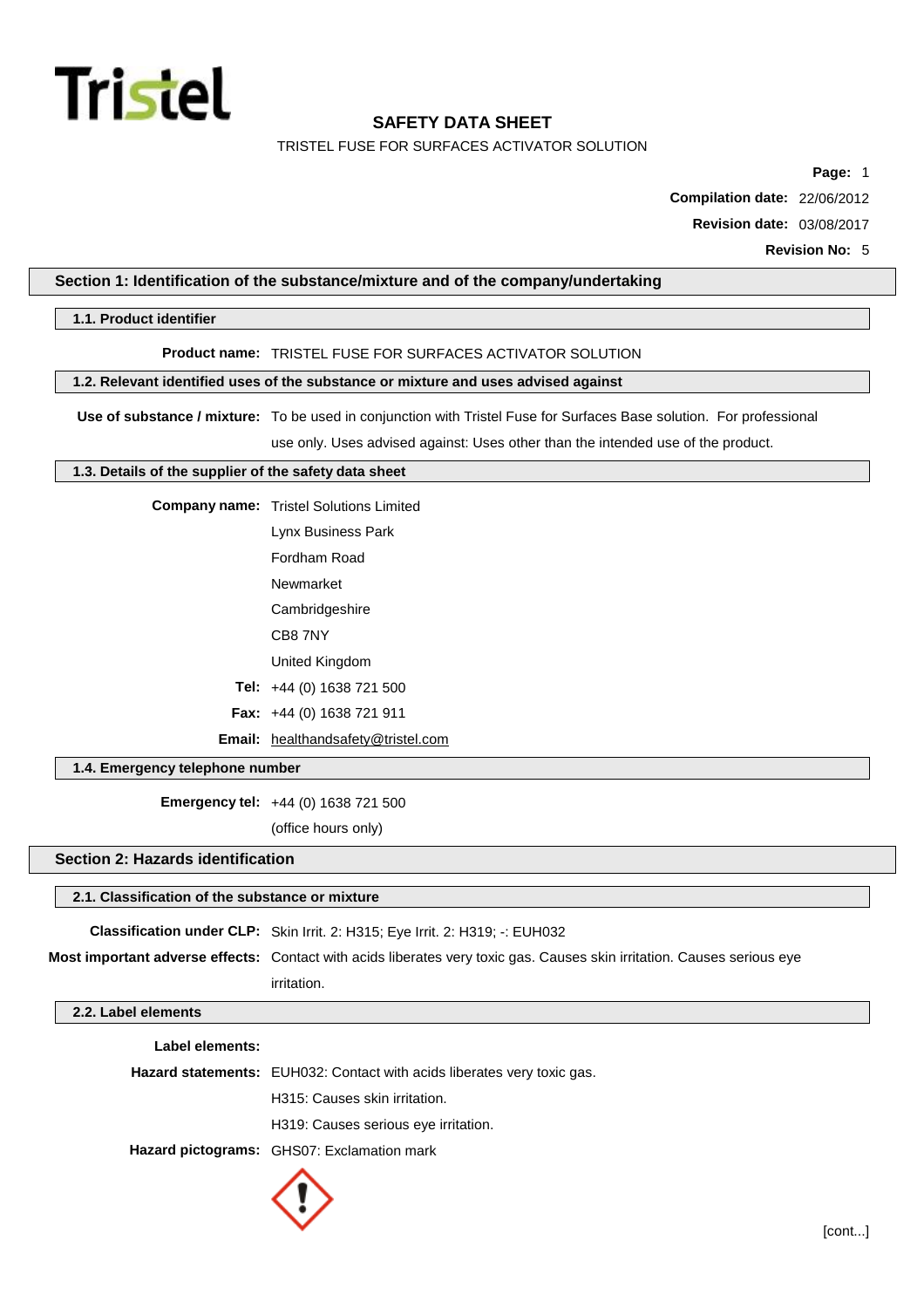## TRISTEL FUSE FOR SURFACES ACTIVATOR SOLUTION

**Page:** 2

| <b>Signal words: Warning</b> |                                                                                                   |  |  |
|------------------------------|---------------------------------------------------------------------------------------------------|--|--|
|                              | <b>Precautionary statements:</b> P280: Wear protective gloves/protective clothing/eye protection. |  |  |
|                              | P302+352: IF ON SKIN: Wash with plenty of water/.                                                 |  |  |
|                              | P305+351+338: IF IN EYES: Rinse cautiously with water for several minutes. Remove                 |  |  |
|                              | contact lenses, if present and easy to do. Continue rinsing.                                      |  |  |
|                              | P332+313: If skin irritation occurs: Get medical advice.                                          |  |  |
|                              | P337+313: If eye irritation persists: Get medical advice.                                         |  |  |

#### **2.3. Other hazards**

**PBT:** This product is not identified as a PBT/vPvB substance.

## **Section 3: Composition/information on ingredients**

**3.2. Mixtures**

#### **Hazardous ingredients:**

SODIUM CHLORITE 100%

| <b>EINECS</b> | CAS       | PBT/WEL | <b>CLP Classification</b>               | Percent |
|---------------|-----------|---------|-----------------------------------------|---------|
| 231-836-6     | 7758-19-2 |         | Eye Dam. 1: H318; Ox. Sol. 2: H272;     | 1-10%   |
|               |           |         | Acute Tox. 4: H302; Acute Tox. 3: H311; |         |
|               |           |         | Skin Corr. 1B: H314; Aquatic Acute 1:   |         |
|               |           |         | H400; STOT RE 2: H373; -: EUH032        |         |

### **Section 4: First aid measures**

**4.1. Description of first aid measures**

**Skin contact:** Wash immediately with plenty of soap and water. If skin irritation or rash occurs: Get medical advice.

**Eye contact:** Rinse eyes with water and seek medical advice if irritation persists.

**Ingestion:** Wash out mouth with water.

**Inhalation:** Move to fresh air in case of accidental inhalation of vapours.

#### **4.2. Most important symptoms and effects, both acute and delayed**

**Skin contact:** There may be mild irritation at the site of contact.

**Eye contact:** There may be irritation and redness.

**Ingestion:** There may be irritation of the throat.

**Inhalation:** There may be irritation of the throat with a feeling of tightness in the chest.

# **4.3. Indication of any immediate medical attention and special treatment needed**

**Immediate / special treatment:** Eye bathing equipment should be available on the premises.

## **Section 5: Fire-fighting measures**

**5.1. Extinguishing media**

**Extinguishing media:** Suitable extinguishing media for the surrounding fire should be used. Use water spray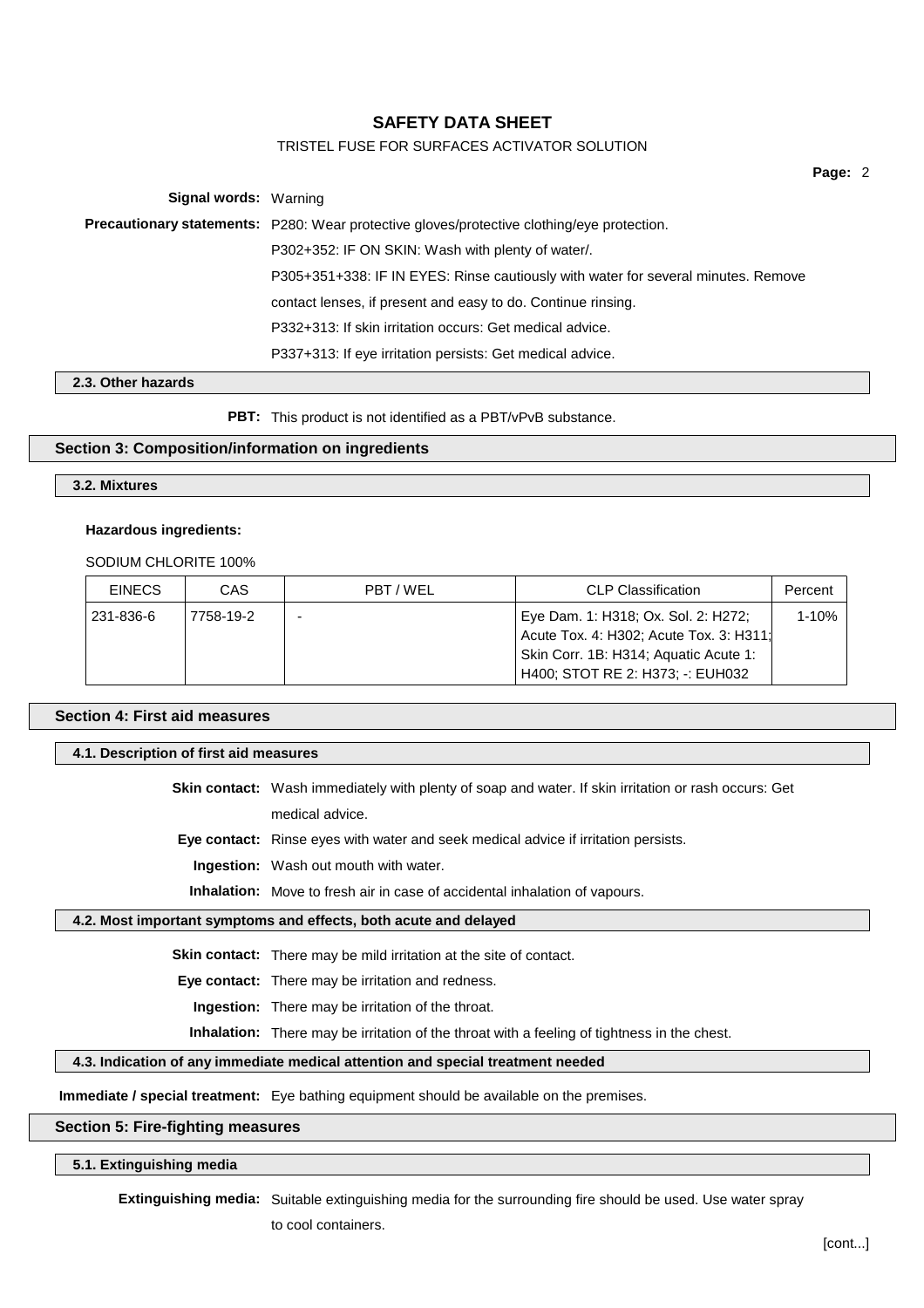## TRISTEL FUSE FOR SURFACES ACTIVATOR SOLUTION

#### **5.2. Special hazards arising from the substance or mixture**

**Exposure hazards:** In combustion emits toxic fumes.

#### **5.3. Advice for fire-fighters**

**Advice for fire-fighters:** Wear self-contained breathing apparatus. Wear protective clothing to prevent contact with skin and eyes.

## **Section 6: Accidental release measures**

# **6.1. Personal precautions, protective equipment and emergency procedures**

**Personal precautions:** Refer to section 8 of SDS for personal protection details. Turn leaking containers leakside up to prevent the escape of liquid.

#### **6.2. Environmental precautions**

**Environmental precautions:** Do not discharge into drains or rivers. Contain the spillage using bunding.

#### **6.3. Methods and material for containment and cleaning up**

**Clean-up procedures:** Absorb into dry earth or sand. Transfer to a closable, labelled salvage container for

disposal by an appropriate method.

## **6.4. Reference to other sections**

**Reference to other sections:** Refer to section 8 of SDS. Refer to section 13 of SDS.

#### **Section 7: Handling and storage**

#### **7.1. Precautions for safe handling**

**Handling requirements:** Avoid direct contact with the substance. Ensure there is sufficient ventilation of the area.

Do not handle in a confined space. Avoid the formation or spread of mists in the air.

#### **7.2. Conditions for safe storage, including any incompatibilities**

**Storage conditions:** Store in a cool, well ventilated area. Keep container tightly closed.

## **7.3. Specific end use(s)**

**Specific end use(s):** To be used in conjunction with Tristel Fuse for Surfaces Base solution. For professional

use only.

## **Section 8: Exposure controls/personal protection**

## **8.1. Control parameters**

**Hazardous ingredients:**

**SODIUM CHLORITE 100%**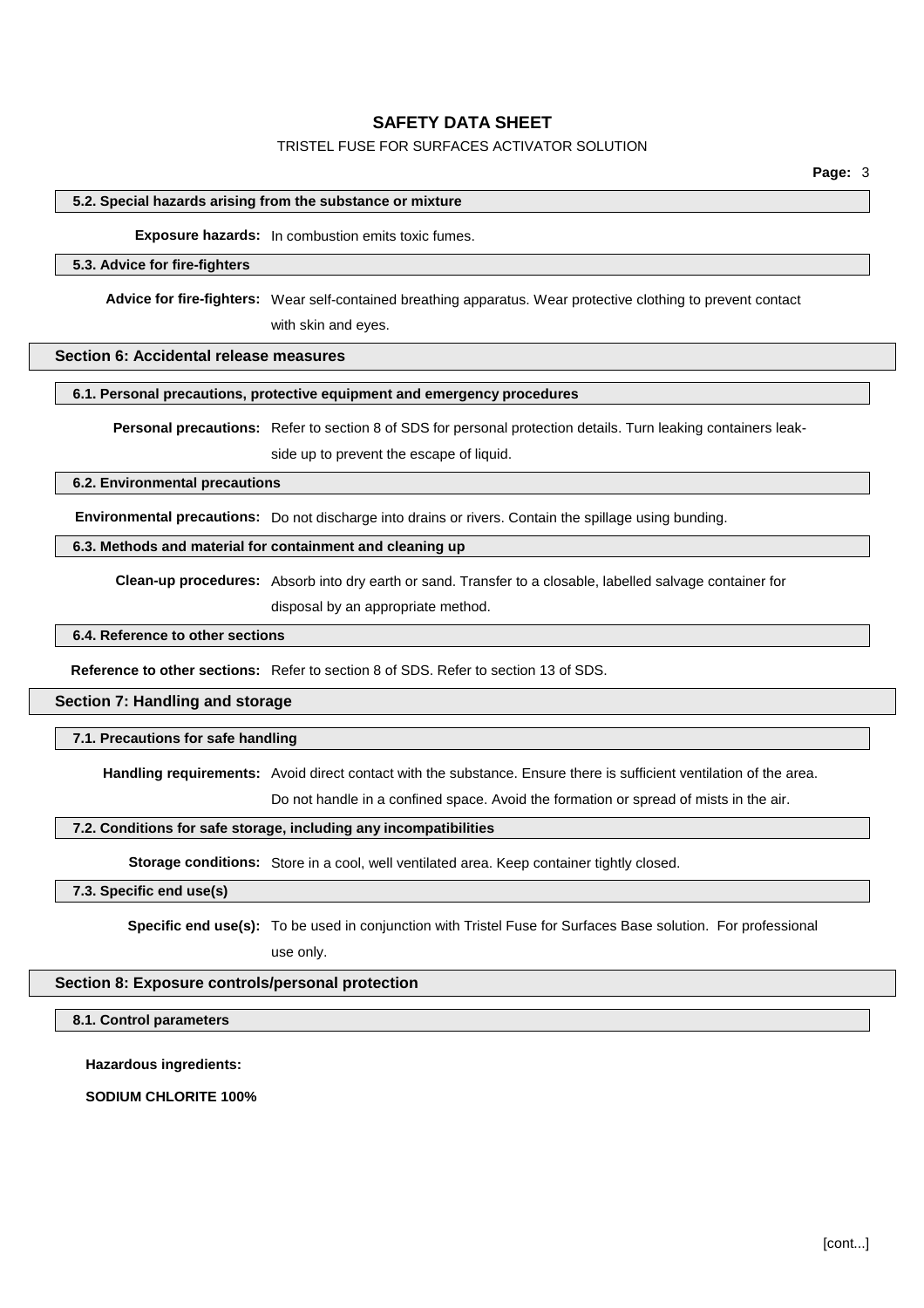## TRISTEL FUSE FOR SURFACES ACTIVATOR SOLUTION

**Page:** 4

|                                         |                                                                           | <b>Workplace exposure limits:</b>           |                                                              |                                                            | Respirable dust |              |
|-----------------------------------------|---------------------------------------------------------------------------|---------------------------------------------|--------------------------------------------------------------|------------------------------------------------------------|-----------------|--------------|
|                                         | <b>State</b>                                                              | 8 hour TWA                                  |                                                              | 15 min. STEL                                               | 8 hour TWA      | 15 min. STEL |
|                                         | EU<br>٠                                                                   |                                             | $0.41$ mg/m $3$                                              | ٠                                                          |                 |              |
|                                         | <b>DNEL/PNEC Values</b>                                                   |                                             |                                                              |                                                            |                 |              |
| <b>DNEL / PNEC</b> No data available.   |                                                                           |                                             |                                                              |                                                            |                 |              |
|                                         | 8.2. Exposure controls                                                    |                                             |                                                              |                                                            |                 |              |
|                                         | Engineering measures: Ensure there is sufficient ventilation of the area. |                                             |                                                              |                                                            |                 |              |
|                                         |                                                                           |                                             | Respiratory protection: Respiratory protection not required. |                                                            |                 |              |
| Hand protection: Protective gloves.     |                                                                           |                                             |                                                              |                                                            |                 |              |
|                                         |                                                                           |                                             | Eye protection: Safety glasses. Ensure eye bath is to hand.  |                                                            |                 |              |
|                                         | Skin protection: Protective clothing.                                     |                                             |                                                              |                                                            |                 |              |
|                                         |                                                                           | Section 9: Physical and chemical properties |                                                              |                                                            |                 |              |
|                                         |                                                                           |                                             |                                                              | 9.1. Information on basic physical and chemical properties |                 |              |
|                                         |                                                                           |                                             | State: Liquid                                                |                                                            |                 |              |
| <b>Colour: Colourless</b>               |                                                                           |                                             |                                                              |                                                            |                 |              |
| Evaporation rate: No data available.    |                                                                           |                                             |                                                              |                                                            |                 |              |
|                                         |                                                                           | <b>Oxidising:</b> No data available.        |                                                              |                                                            |                 |              |
| Solubility in water: No data available. |                                                                           |                                             |                                                              |                                                            |                 |              |
| Massadine Nicolaire and the bir         |                                                                           |                                             |                                                              |                                                            |                 |              |

|                                                     | Viscosity: No data available.             |                                                 |                           |
|-----------------------------------------------------|-------------------------------------------|-------------------------------------------------|---------------------------|
| Boiling point/range°C: No data available.           |                                           | Melting point/range°C: No data available.       |                           |
| Flammability limits %: lower: No data available.    |                                           |                                                 | upper: No data available. |
|                                                     | <b>Flash point °C:</b> No data available. | Part.coeff. n-octanol/water: No data available. |                           |
| Autoflammability <sup>°</sup> C: No data available. |                                           | Vapour pressure: No data available.             |                           |
| <b>Relative density: 1.010-1.020</b>                |                                           |                                                 | <b>pH:</b> 9.2-12.2       |
|                                                     | VOC g/l: No data available.               |                                                 |                           |
|                                                     |                                           |                                                 |                           |

**9.2. Other information**

 $\mathbb{R}$ 

 $\mathbb{R}$ 

 $\sqrt{2}$ 

**Other information:** No data available.

## **Section 10: Stability and reactivity**

**10.1. Reactivity**

**Reactivity:** Stable under recommended transport or storage conditions.

**10.2. Chemical stability**

**Chemical stability:** Stable under normal conditions.

## **10.3. Possibility of hazardous reactions**

**Hazardous reactions:** Hazardous reactions will not occur under normal transport or storage conditions.

Decomposition may occur on exposure to conditions or materials listed below.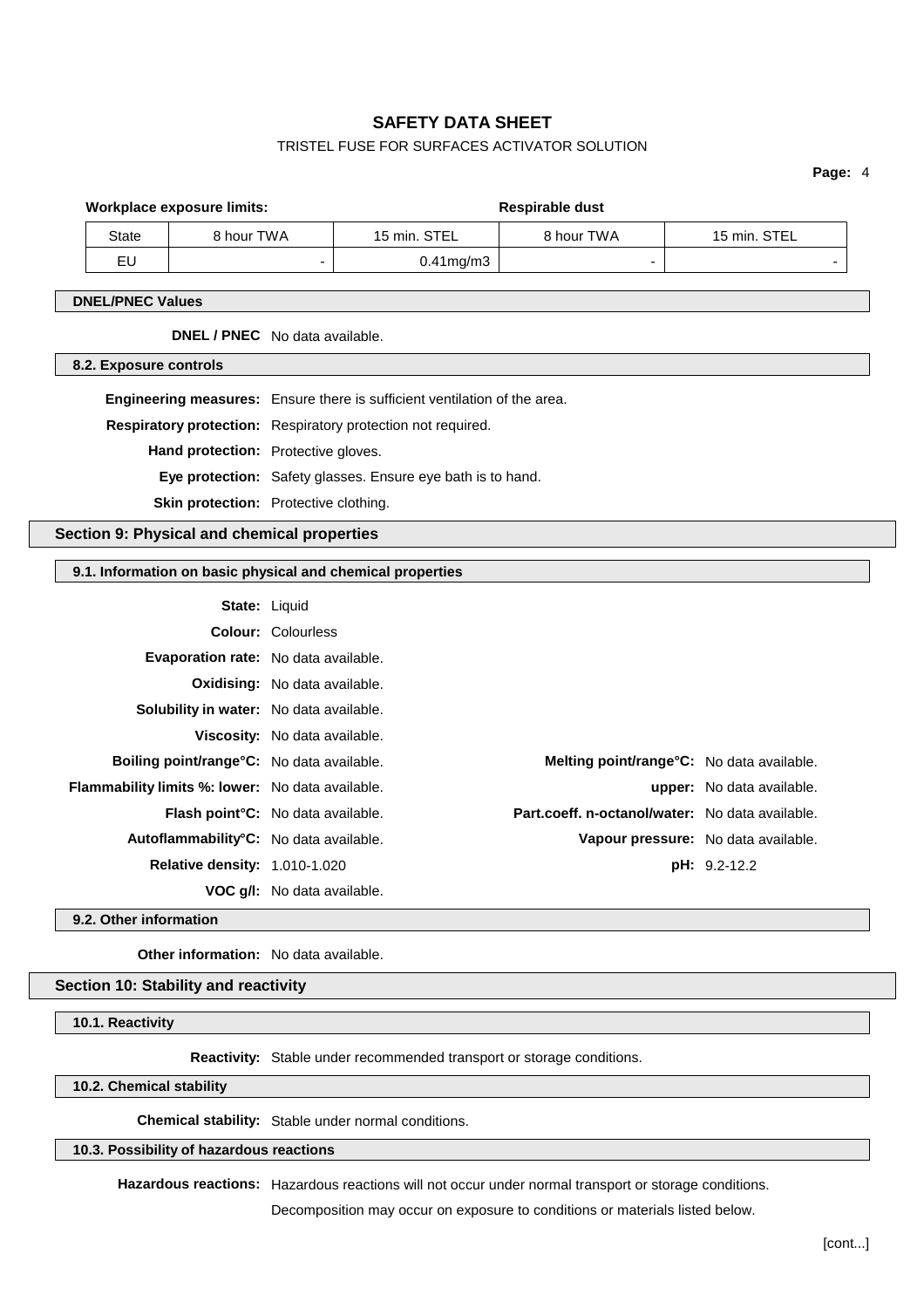## TRISTEL FUSE FOR SURFACES ACTIVATOR SOLUTION

#### **10.4. Conditions to avoid**

**Conditions to avoid:** Heat.

## **10.5. Incompatible materials**

**Materials to avoid:** Strong oxidising agents. Strong acids.

## **10.6. Hazardous decomposition products**

**Haz. decomp. products:** In combustion emits toxic fumes.

#### **Section 11: Toxicological information**

#### **11.1. Information on toxicological effects**

#### **Relevant hazards for product:**

| Hazard                        | Route | Basis                 |
|-------------------------------|-------|-----------------------|
| Skin corrosion/irritation     | DRM   | Hazardous: calculated |
| Serious eye damage/irritation | OPT   | Hazardous: calculated |

#### **Symptoms / routes of exposure**

**Skin contact:** There may be mild irritation at the site of contact.

**Eye contact:** There may be irritation and redness.

**Ingestion:** There may be irritation of the throat.

**Inhalation:** There may be irritation of the throat with a feeling of tightness in the chest.

## **Section 12: Ecological information**

**12.1. Toxicity**

#### **Hazardous ingredients:**

#### **SODIUM CHLORITE 100%**

| Daphnia<br>magna | EC50<br>48H        | 0.29              | ma/  |
|------------------|--------------------|-------------------|------|
| <b>FISH</b>      | <b>LC50</b><br>96H | 265-<br>-310<br>╮ | ma/l |

**12.2. Persistence and degradability**

## **Persistence and degradability:** Biodegradable.

**12.3. Bioaccumulative potential**

**Bioaccumulative potential:** No bioaccumulation potential.

**12.4. Mobility in soil**

**Mobility:** Readily absorbed into soil. Not classified as environmentally hazardous.

## **12.5. Results of PBT and vPvB assessment**

**PBT identification:** This product is not identified as a PBT/vPvB substance.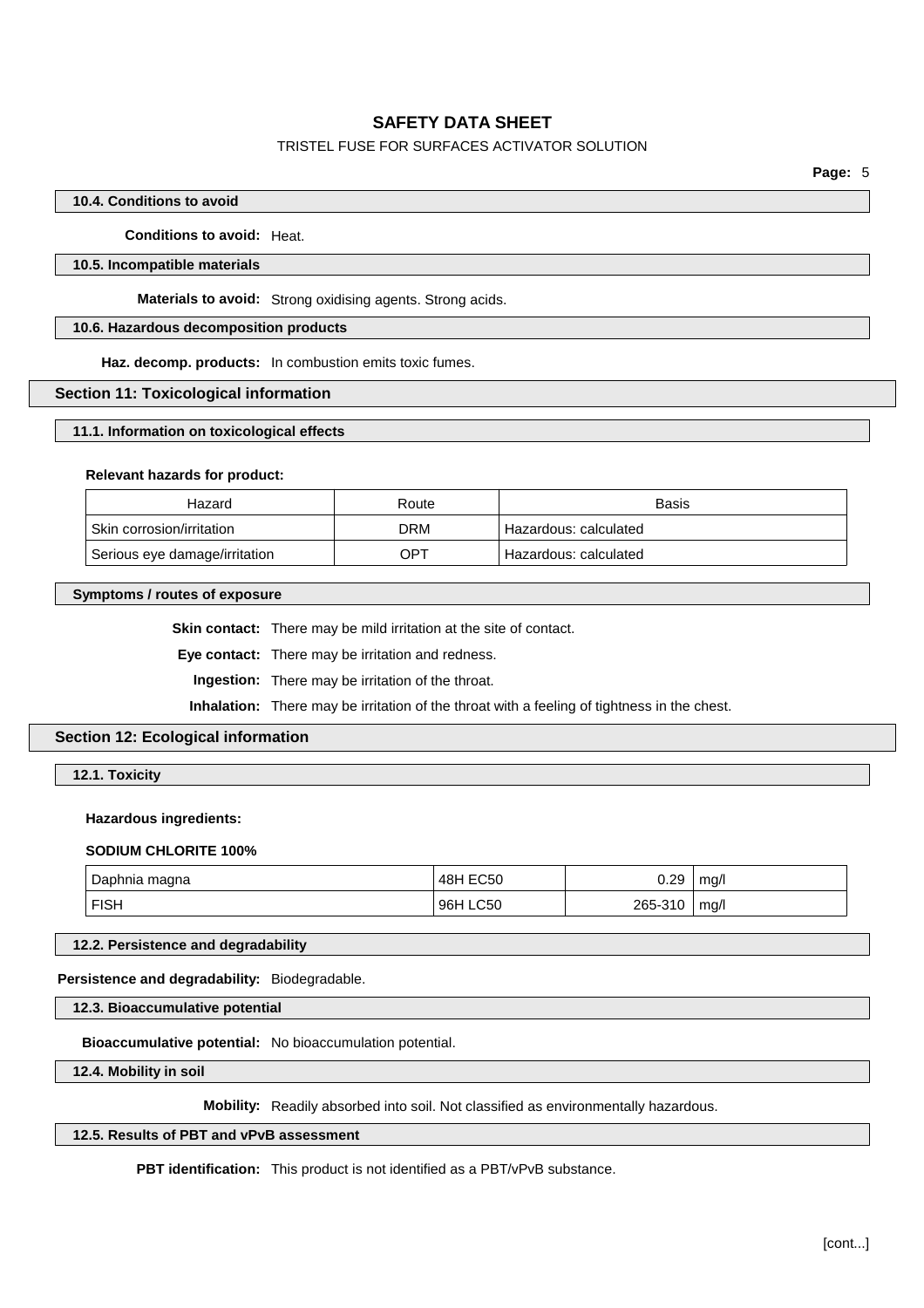## TRISTEL FUSE FOR SURFACES ACTIVATOR SOLUTION

## **12.6. Other adverse effects**

**Other adverse effects:** Negligible ecotoxicity.

# **Section 13: Disposal considerations**

#### **13.1. Waste treatment methods**

**Disposal operations:** Transfer to a suitable container and arrange for collection by specialised disposal company.

> **NB:** The user's attention is drawn to the possible existence of regional or national regulations regarding disposal.

#### **Section 14: Transport information**

**14.1. UN number**

**UN number:** Not applicable

## **14.2. UN proper shipping name**

**Shipping name:** NOT CLASSIFIED AS DANGEROUS IN THE MEANING OF TRANSPORT REGULATIONS.

#### **14.3. Transport hazard class(es)**

**Transport class:** Not applicable (Not+applicable)

#### **14.4. Packing group**

**Packing group:** Not applicable

**14.5. Environmental hazards**

**Environmentally hazardous:** No **Marine Marine Marine Marine Marine Marine Marine Marine Marine Marine Marine Marine Marine Marine Marine Marine Marine Marine Marine Marine Marine**

**14.6. Special precautions for user**

**Special precautions:** No special precautions.

**Tunnel code:** Not applicable

**Transport category:** Not applicable

**IMDG seg. group:** NOT APPLICABLE

## **14.7. Transport in bulk according to Annex II of MARPOL73/78 and the IBC Code**

**Transport in bulk:** Not applicable

#### **Section 15: Regulatory information**

## **15.1. Safety, health and environmental regulations/legislation specific for the substance or mixture**

**Specific regulations:** This product has been classified in accordance with CLP and CHIP regulations and compiled in accordance with Annex II of REACH.

#### **15.2. Chemical Safety Assessment**

**Chemical safety assessment:** A chemical safety assessment has not been carried out for the substance or the mixture by the supplier.